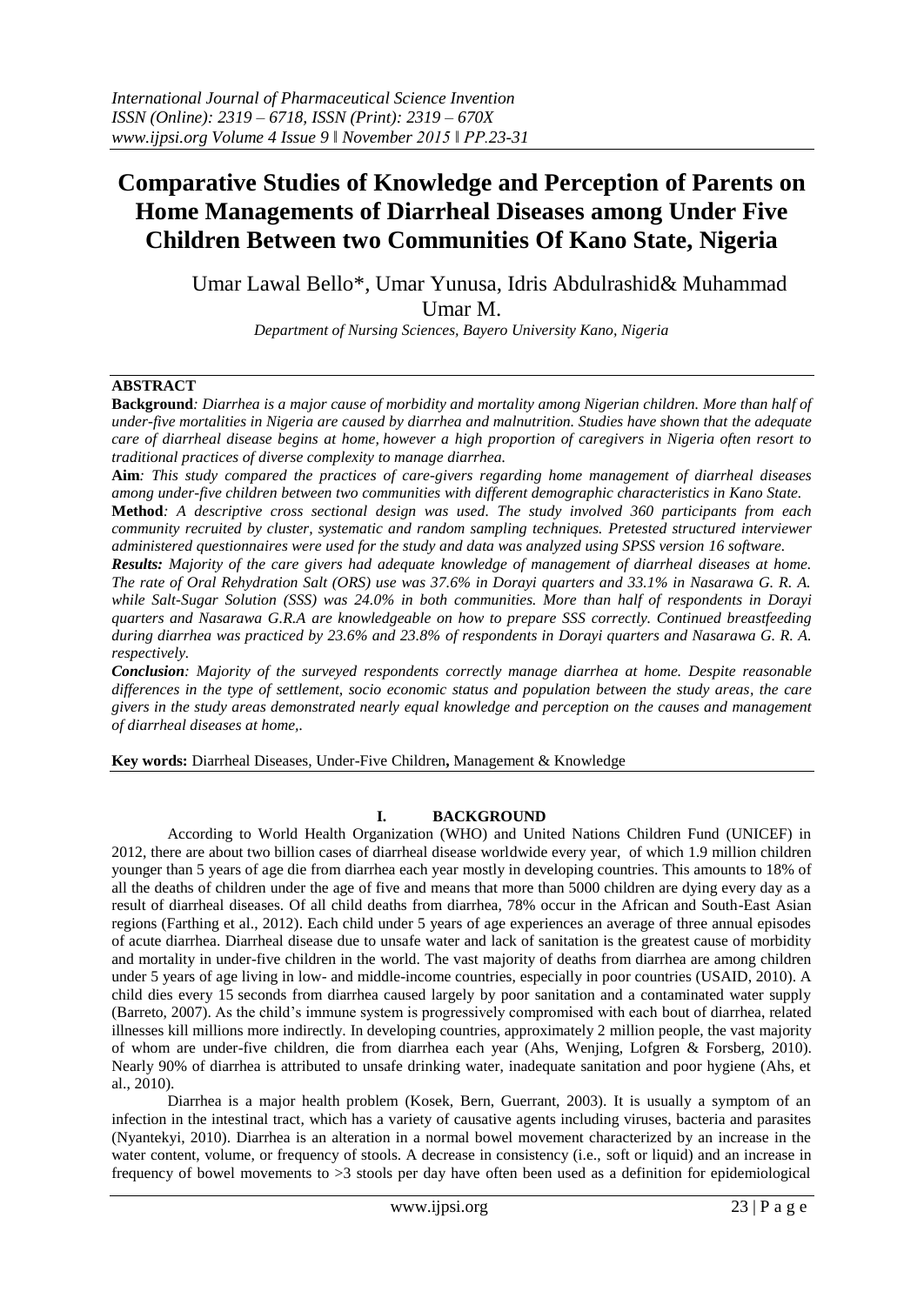investigations. Other direct consequences of diarrhea in children include growth faltering, malnutrition, and impaired cognitive development in resource-limited countries (Farthing et al, 2012).Though most episodes of childhood diarrhea are mild, acute cases can lead to significant fluid loose and dehydration which may result in death or severe consequences if fluids are not replace at first sign of diarrhea WHO/UNICEF, 2009). Diarrheal infection spreads through the ingestion of contaminated food or drinking-water, or person-to-person as a result of poor hygiene. (Shimelis, 2008).The youngest children are most vulnerable: Incidence is highest in the first two years of life and declines as a child grows older. Mortality from diarrhea has declined over the past two decades from an estimated 5 million deaths among children under five to 1.5 million deaths in 2004, (WHO, 2009),

It is widely recognized that exposure to diarrhea pathogens in developing countries is associated with the age of the child, quality and quantity of water, availability of toilet facilities, housing conditions, level of education, household economic status, place of residence, feeding practices, and the general sanitary conditions (personal or domestic hygiene) in the vicinity of the house ( Wondwossen, 2008). Socioeconomic factors may directly and indirectly affect environmental, behavioral, nutritional, and demographic risk factors, with the exception of age and sex (Green, Small, Casman, 2009).

The median incidence of childhood diarrhea across all studies was 3.2 episodes per child year, and varies from 1.9 in the WHO South East Asian Region to 5.1 in the WHO Eastern Mediterranean Region (Ahiadeke, 2000). There are also differential trends within regions. In Amphoe, northern part of Thailand the incidence of diarrhea in children under five was 3.4 episodes per child per year (Johns Hopkins University, 2005). In Hong Kong, 11% of all children less than 5 years of age hospitalized between the periods July 1997 to June 1999 were discharged with a primary diarrhea diagnosis (Nelson et al., 2004). In Kathura community, Haryana state, India the incidence of diarrhea was greatest among the infants (75.46%), followed by the 1-2 year olds (67.25%) and 2-3 year olds (51%). The average number of diarrheal episodes per child was 2.56 and the number of episodes per year was 5.48 (WHO, 2000).However, a lower attack rate of 1.5/child/year was reported in rural Bangladesh, Dhaka. Meanwhile another study showed that the prevalence rate of diarrhea in under five children was observed to be 23.2% in the rural area of Chandigarh of the same country. A large-scale study on Breastfeeding diarrhea relationship was carried out by Population Dynamics Unit, University of Ghana, Using Demographic and Health Survey data sets from Ghana and Nigeria. The study found that mixed-fed infants aged between 0 and 11 months tend to have a higher risk of diarrhea than fully breast-fed children, while the risk of diarrhea among weaned infants is twice that of mixed-fed infants (Ahiadeke, 2000).

Home management practices are those treatment measures taken by mothers/caregivers on their sick children at home before reporting to hospitals or other health facility to seek medical assistance from doctors, nurses and other health workers when those measures at home fail or when the illnesses worsen (WHO, 2000). In underdeveloped and developing countries, acute gastroenteritis involving diarrhea is the leading cause of mortality in infants and children younger than 5 years of age (Marie et al., 2005). Diarrhea is a serious problem in many areas of the world and is especially lethal when superimposed on malnutrition. Diarrhea results in large losses of water and electrolytes, especially sodium and potassium, and frequently is complicated by severe systemic acidosis (UNICEF, 2000).The correct care of diarrheal disease begins at home (King *et al.,* 2003). At the onset of diarrhea, mothers can immediately begin to administer increased amount of whatever fluid are available, for example rice water, clear soup, or plain water. Fluids high in sugar (such as cola, apple juice, and sports drink, which contain 20mmol/l sodium and have high osmolality of 350-750mosm/l) may exacerbate diarrhea and should be avoided. At the same time the, mother should continue to breastfeed if the child is not yet weaned, and/or continue feeding the child a regular diet in smaller amounts, and usually at more frequent intervals (Elizabeth *et al.,* 2007). The key danger in an episode of diarrhea is that the child will become dehydrated. An essential part of correct home care is, therefore, to ensure that mothers can recognize signs of dehydration. If a child shows signs of dehydration or if the child appears not getting better, the mother should immediately administer ORS (if available) and seek care from qualified provider outside the home (UNICEF, 2009).

Oral Rehydration Therapy (ORT) is the management of diarrheal disease through the administration of plenty of fluids, in an effort to maintain or replenish proper levels of hydration in the body (WHO, 2000). In 2002 during policy project, Nigeria has made so much effort to trim down its childhood mortality rate, by introducing and implementing various strategies that increase child survival and development. In her 5 year plan (1991-95), the National Control of Diarrheal Diseases Program (NCDDP) of Nigeria had as her target the provision of correct case management to 40% of children seen at health care facilities, correct home treatment to 60% of children with diarrhea, and 80% access to ORT (UNICEF, 2006).ORS are necessary once dehydration occurs because most fluids available in the home are unable to correct the water and salt imbalance that follows dehydration. Although most children with dehydration drink readily, some refuse rehydration solutions because they dislike the taste, feel nauseated, or have profuse vomiting (Elizabeth, 2007). ORS can reverse mild to moderate dehydration within 4-6 hours. At the health facility, intravenous therapy may be necessary when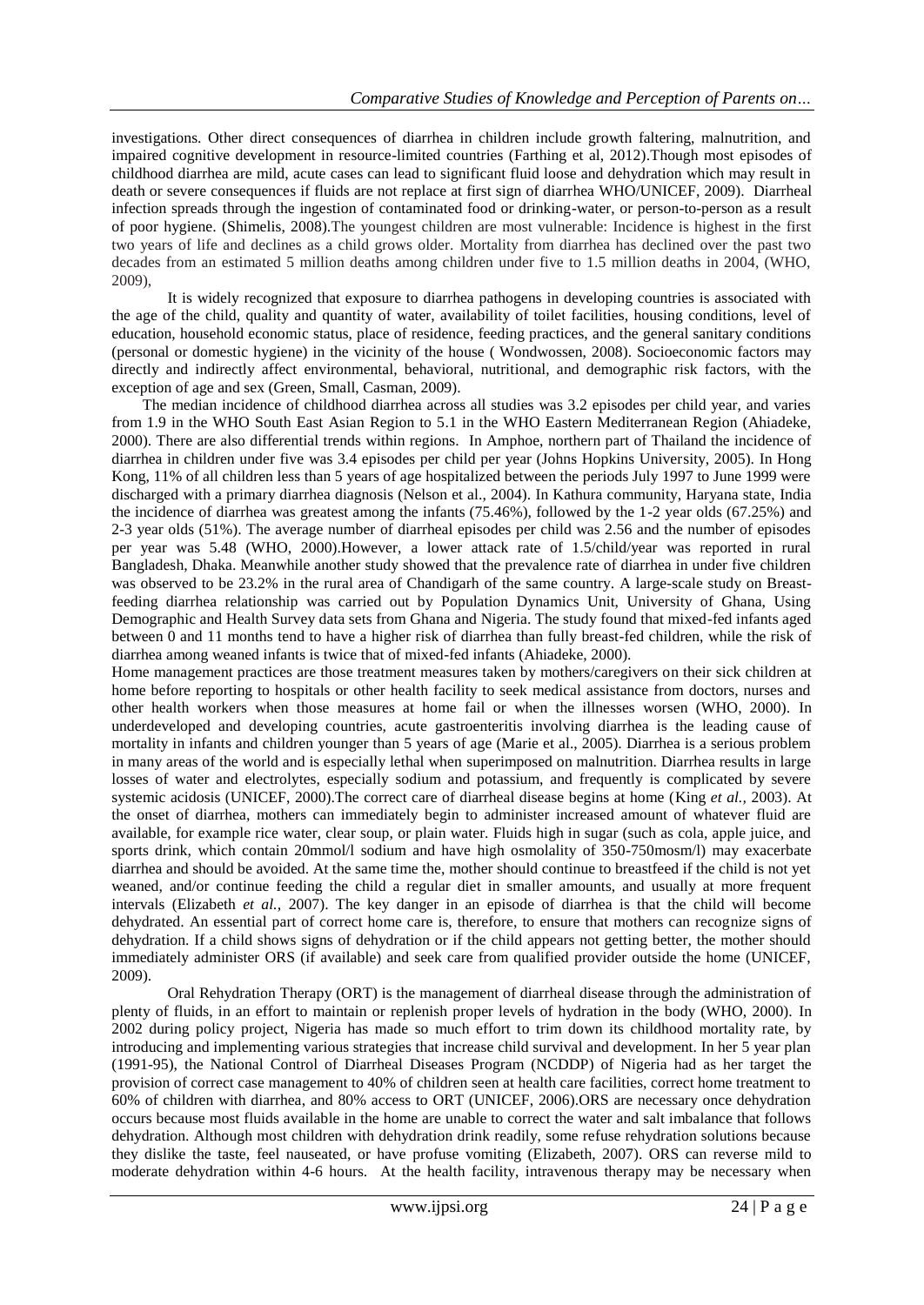severe dehydration occurs (Elizabeth *et al.,* 2007). From 1980 to 1999, use of ORS caused decline in under-five mortality from 4.6 million to 1.5 million deaths globally (Victova, 2000). It is estimated that in the1990s, more than 1 million deaths related to diarrhea may have been prevented each year (WHO/UNICEF, 2004).

Twenty-four years ago, oral rehydration therapy was first proven to be effective in the outpatient management of patients with severe dehydrating diarrhea caused by cholera. The development of this simple therapy for the treatment of diarrhea, one of the most common illnesses of mankind, was heralded as one of the great medical achievements of the 20th century. Oral Rehydration Therapy has now become the mainstay of the World Health Organization's efforts to decrease diarrhea morbidity and mortality, and Diarrheal Disease Control Programs have been established in more than 100 countries worldwide (Olakunle et al., 2012). Oral rehydration therapy adopted by the UNICEF and WHO in the late 1970s have been successful in helping manage diarrhea among children. It is estimated that in 1990s, more than one million deaths related to diarrhea may have been prevented each year, largely attributed to the promotion and use of these therapy. Today, however, there are indications that in some countries knowledge and use of appropriate home therapies to successfully manage diarrhea including ORT may be declining (WHO/UNICEF, 2004).

In Kano, like other parts of the world epidemics do occur. For diagnoses, it was the Epidemiology Unit of Kano State's Ministry of Health that first noticed increased cases of diarrhea and vomiting and those started on 15th September, 2013 from Wudil Local Government. Laboratory confirmation of Cholera was made on 7th November, 2013 at the Infectious Diseases Hospital from a case residing at KofarRuwa in Dala Local Government Area (LGA). However, 2,756 cases of cholera came to be diagnosed in 24 LGAs from 7th October, 2013 to 19th January, 2014. The 8 Metropolitan LGAs were reportedly the most affected, contributing 59.94% of the total cases. 84 deaths were recorded since the onset of the epidemic with case fatality rate of 2.94%. As at 19th January 2014, 14 LGAs are actively reporting cholera cases in Kano State whilst from 1st January, 2014 to 19th January, 2014, 583 cases were reported from 18 LGAs of the state **(**Federal Information Centre, Kano, 2014)**.**

In industrialized countries, relatively few patients die from diarrhea, but it continues to be an important cause of morbidity that is associated with substantial health-care costs. However, the morbidity from diarrheal diseases has remained relatively constant during the past two decades. According to figures recently released by UNICEF, 2013, about 194, 000 children under five die annually as a result of diarrhea in Nigeria. It is in line with these that this study is conducted to evaluate and compare the practices of care-givers regarding home management of diarrheal diseases among under-five children between two communities with different demographic characteristics in Kano State. Findings from the study will provide a background to which knowledge, perception and practice can be built upon to strengthen and promote appropriate home management of diarrhea.

### **II. RESEARCH METHODOLOGY**

#### **Study Design and setting**

A descriptive cross sectional survey design was used for the study. The study was conducted in Dorayi quarters, Gwale Local Government Area and Nasarawa G. R. A. Nasarawa Local Government all in Kano State, Northern Nigeria. Dorayi quarters and Nasarawa G. R. A. are located within central city of Kano, between latitude 11.58° N of the equator and longitude 8.30° E of prime meridian (NIPOST, 2009).The Dorayi quarters has estimated population of 90644 with approximately 4516 houses (densely populated) and most of the residents are either illiterate or semi-literate with poor socio-economic status. While Nasarawa G. R. A. has estimated population of population of 59,666 (sparsely populated) with approximately 4072 houses (Nasarawa LGA, 2014) occupied by mostly educated and high socio-economic class residents. The inhabitants are typically Hausa Fulani Muslims engaged mainly in business; civil services and trading (Yahaya, 2006).

# **Target Population**

The study was conducted on caregivers/parents of children between the ages of 0 to 5 years in Dorayi quarters and Nasarawa G. R A.

## **Sample Size and Sampling technique**

The sample size of the study was calculated using fisher formula and thus, the minimum sample size was 345 from each community. The sample size was increased to 360 for greater efficiency. Multi-stage sampling was used to determine the two communities with varied demography in Kano State. Systematic sampling method was later used to select360 households from each community. In each area, the ward head's household was chosen as the starting point. Subsequently every 13th house along each road and path was visited. If at least one child aged five years or younger lived in the selected household and a primary caregiver was available for an interview, this caregiver was invited to participate in the interview. If a primary caregiver was not available, the household would be revisited up to two more times in an attempt to conduct the interview.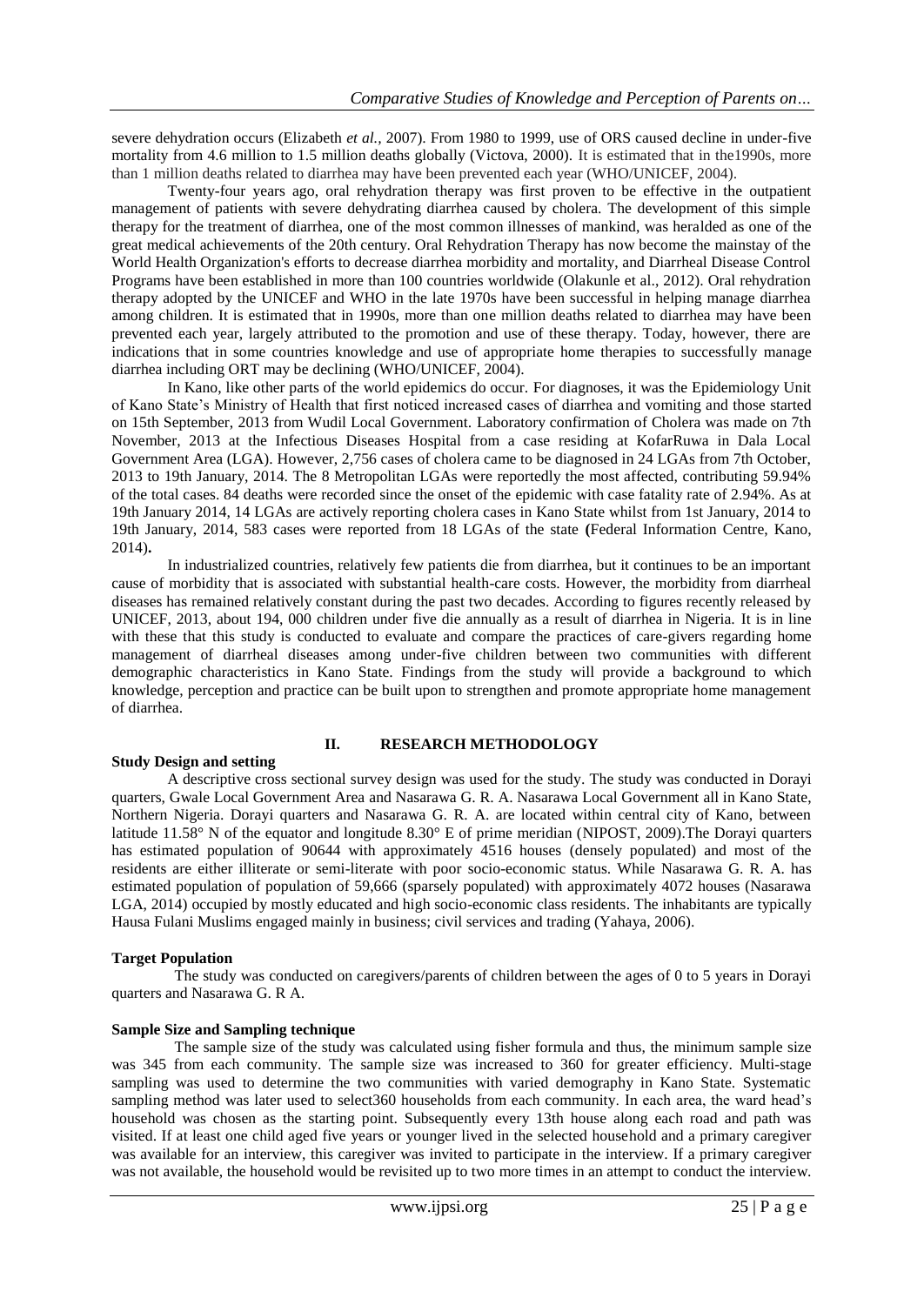In households with more than one caregiver of a child under five years of age, one caregiver is chosen by simple random method. If a household don't have a child aged less than five years, the interview would be conducted in the subsequent 13th household, i.e. the 26th house.

#### **Instrument and Method of Data Collection**

A Pretested structured interviewer administered questionnaire was used for the study. It consisted of 4 sections; the first section was dedicated to the socio-demographic parameters while second section covers the comparison of how parents manage diarrhea at home, the third section covers the knowledge and perception of parents on home management of diarrheal diseases while the fourth section covers the parent's knowledge on the causes of diarrhea. Trained nursing students in their clinical years and a community health officer assisted in collection of data from respondents. An explanation of the purpose of the study was made to them and then their consent was obtained to participate in the survey. Confidentiality of information provided was assured.

#### **Method of Data Analysis**

Data collected was analyzed using Statistical Package for Social Science SPSS version 16 utilizing descriptive statistics. Data were then presented using simple frequencies, percentages, mean, pie charts and bar charts.

## **III. RESULT**

A total of 700 questionnaires were completed and analyzed using descriptive statistics in tabular forms, Bar charts & pie charts. Findings from the study as indicated in Figure I showed that the Mean age of the respondents is 27.49±1.73. Figure 2 however reveals that in Dorayi quarters, majority (54.1%) of the care givers are housewives, 27.2% are engaged in trading, 8.5% were civil servant and 10.2% were occupied with other activities. While in Nasarawa G.R.A, Figure 3 indicates that majority (42.9%) of the care givers were housewives, 17.3% were occupied with trading, 24.4% were civil servants and 15.6% were occupied with other activities. Table I shows that in Dorayi quarters, most of the 38.0% care givers had secondary education and then follow by Qur'anic education of 29.5%, 14.7% had primary education, only 9.6% had tertiary education and 8.2% had not obtained any education. While Most of the 36.0% care givers had secondary education and then follow by tertiary education of 30.5%, 21.3% had Qur'anic education, 8.6% had primary education and 3.5% had not obtained any education. The mean number of children per household was 2.89±1.32.





# **Table I: Distribution of respondents by level of education and number of children**

|                          | Dorayi quarters N=353               |      | Nasarawa G. R. A. $N=347$ |                 |  |  |  |
|--------------------------|-------------------------------------|------|---------------------------|-----------------|--|--|--|
|                          | Percent $(\% )$<br><b>Frequency</b> |      | <b>Frequency</b>          | Percent $(\% )$ |  |  |  |
| <b>Educational level</b> |                                     |      |                           |                 |  |  |  |
| None                     | 29                                  | 8.2  |                           | 3.5             |  |  |  |
| Qur'anic                 | 104                                 | 29.5 | 74                        | 21.3            |  |  |  |
| Primary                  |                                     | 14.7 | 30                        |                 |  |  |  |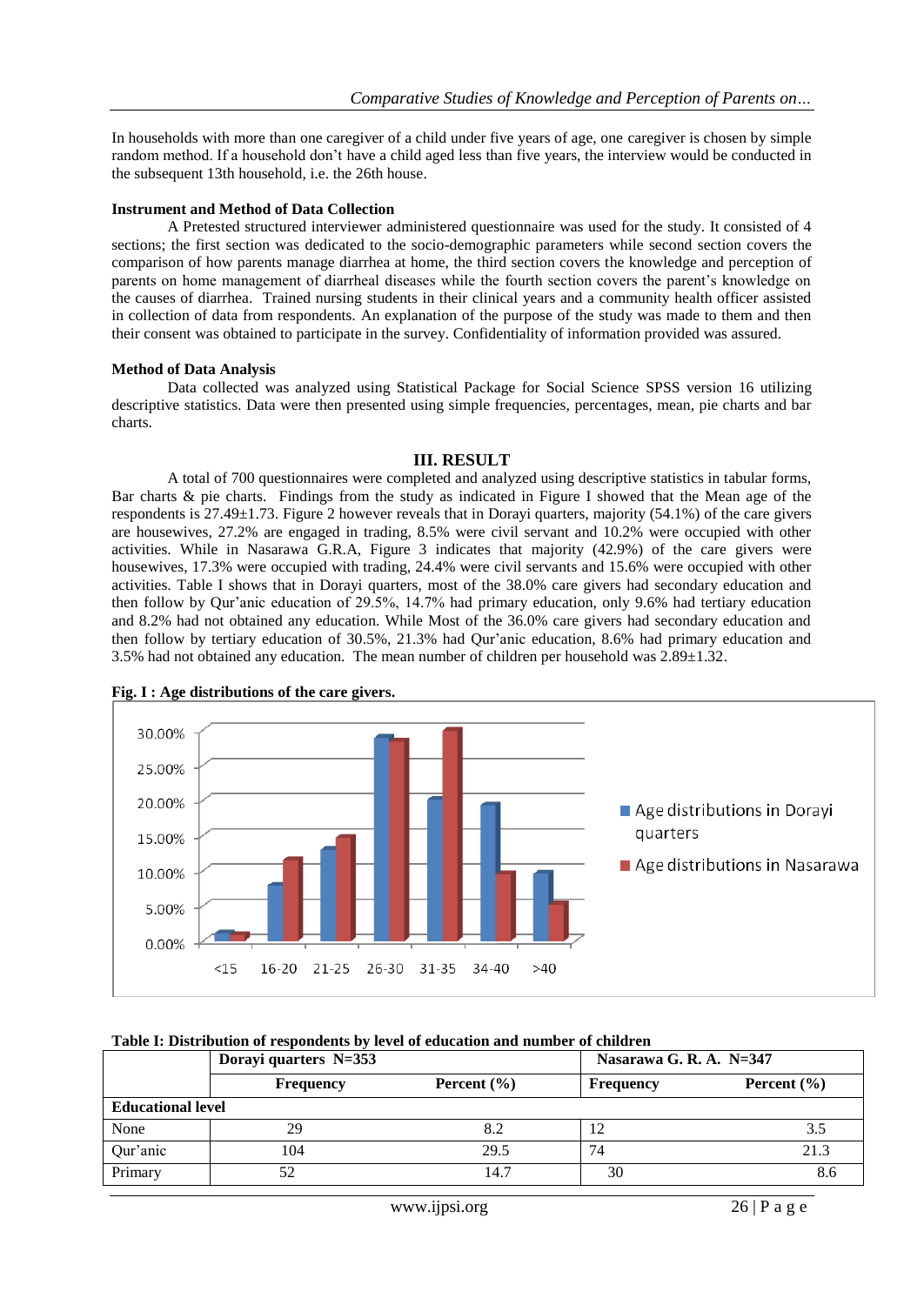| Secondary                 | 134 | 38.0 | 125 | 36.0 |  |  |  |  |
|---------------------------|-----|------|-----|------|--|--|--|--|
| Tertiary                  | 34  | 9.6  | 106 | 30.5 |  |  |  |  |
| <b>Number of children</b> |     |      |     |      |  |  |  |  |
|                           | 108 | 30.6 | 134 | 38.7 |  |  |  |  |
|                           | 142 | 40.2 | 148 | 42.6 |  |  |  |  |
|                           | 63  | 17.8 | 39  | 11.2 |  |  |  |  |
|                           | 16  | 4.5  | 15  | 4.3  |  |  |  |  |
| $\geq 5$                  | 24  | 6.8  | 1 I | 3.2  |  |  |  |  |

*Comparative Studies of Knowledge and Perception of Parents on…*



Of knowledge of care givers, findings as indicated in Table II reveals that majority (75.1%) of the care givers had good knowledge on causes of diarrhea in Dorayi quarters, while in Nasarawa majority (78.7%) had good knowledge on causes of diarrhea. More than half of the respondent had good knowledge on sugar salt solution, 17.5% and 26.5% had fair and poor knowledge respectively in Dorayi quarters, while 33.1% and 8.9% had fair and poor knowledge respectively in Nasarawa G. R. A.in addition, the Table shows that most of the respondents (32.8% and 30.7%) sought care outside home at chemist and hospital or clinic respectively in Dorayi quarters. Most of the respondents (29.9% and 32.5%) sought care outside home at chemist and hospital or clinic respectively in Nasarawa G.R.A

| o                                      | Dorayi quarters N=353 |                 | Nasarawa G. R. A. N=347 |                 |  |
|----------------------------------------|-----------------------|-----------------|-------------------------|-----------------|--|
|                                        | <b>Frequency</b>      | percent $(\% )$ | Frequency               | percent $(\% )$ |  |
| <b>Knowledge on causes of Diarrhea</b> |                       |                 |                         |                 |  |
| Good                                   | 265                   | 75.1            | 273                     | 78.7            |  |
| Poor                                   | 88                    | 24.9            | 74                      | 21.3            |  |
| Knowledge of salt and sugar solution   |                       |                 |                         |                 |  |
| Good                                   | 198                   | 56.0            | 201                     | 58.0            |  |
| Fair                                   | 62                    | 17.5            | 115                     | 33.1            |  |
| Poor                                   | 93                    | 26.5            | 31                      | 8.9             |  |
| Home management of diarrheal disease   |                       |                 |                         |                 |  |
| Take him/her to the                    | 108                   | 30.7            | 113                     | 32.5            |  |
| Heath center                           |                       |                 |                         |                 |  |
| Take him/her to the                    | 116                   |                 | 104                     | 29.9            |  |
| Chemist                                |                       |                 |                         |                 |  |
| Herbal medicine                        | 54                    | 15.3            | 46                      | 13.3            |  |
| Special drinks                         | 73                    | 20.8            | 80                      | 23.1            |  |
| Others                                 | 2                     | 0.4             | $\overline{4}$          | 1.1             |  |

**Table II: Distribution of respondents by knowledge of causes of diarrhea, salt and sugar solution and the home management of diarrhea**

Table III shows that majority of the (37.6% and 33.1%) care givers, were given ORS and then follow by SSS (24.0%. 12.5%) in both Dorayi quarters and Nasarawa G. R. A. respectively. Majority of the 32.5% care givers administered SSS/ORS in Dorayi quarters. While 26.6% of the care givers administered SSS/ORS in Nasarawa G. R. A. Majority of the (28.5% and 40.4%) care givers restricted powdered milk to their children during diarrheal disease episode in Dorayi quarters and Nasarawa G. R. A. respectively.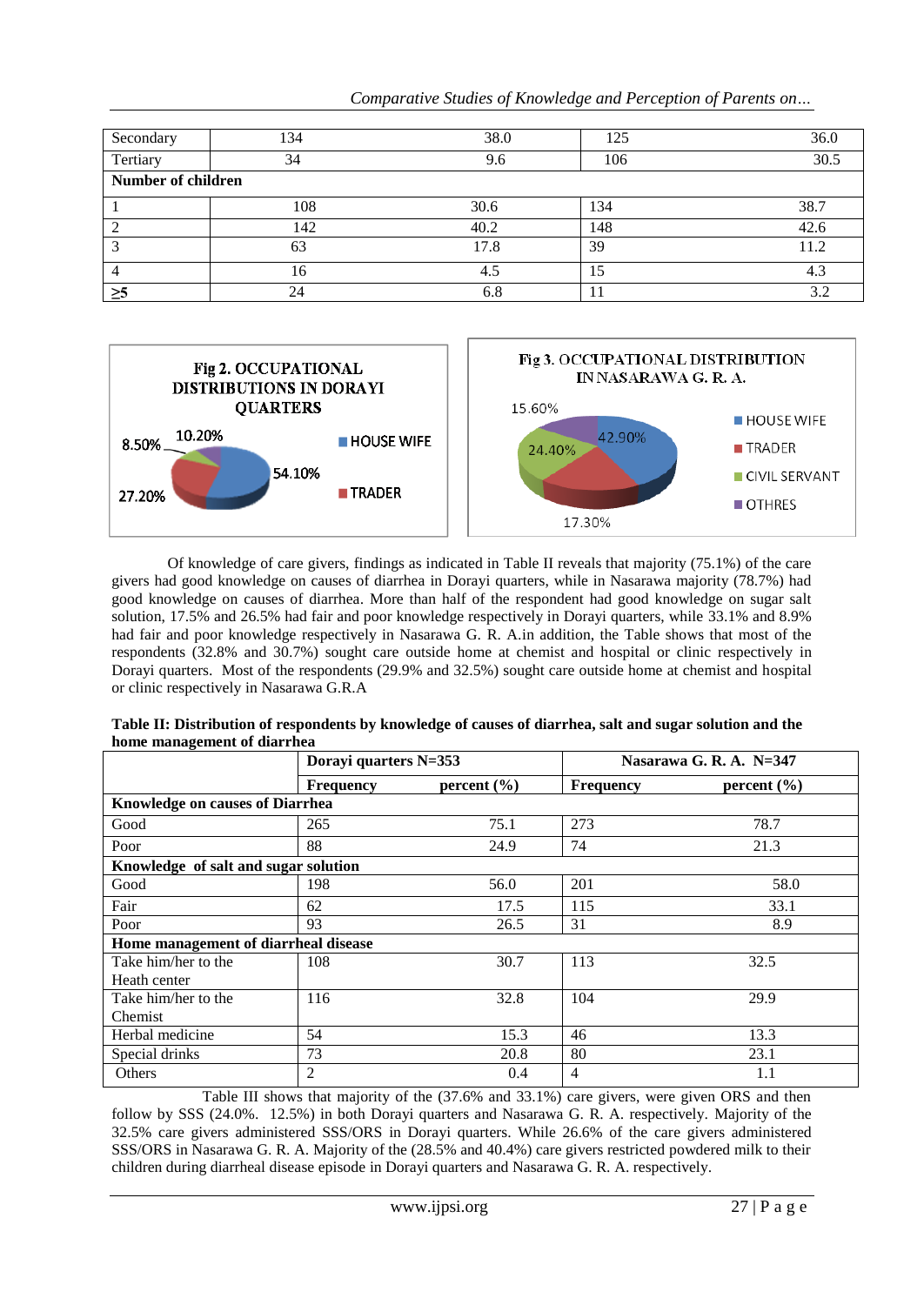|                                 | Dorayi quarters |                 | Nasarawa G. R. A. |                 |  |  |
|---------------------------------|-----------------|-----------------|-------------------|-----------------|--|--|
|                                 | Frequency       | percent $(\% )$ | Frequency         | percent $(\% )$ |  |  |
| <b>Type of Fluid</b>            |                 |                 |                   |                 |  |  |
| Water                           | 44              | 12.5            | 63                | 18.1            |  |  |
| Sugar salt solution (SSS)       | 85              | 24.0            | 83                | 24.0            |  |  |
| Oral rehydration solution (ORS) | 133             | 37.6            | 114               | 33.1            |  |  |
| Akamu (corn pap)                | 64              | 18.2            | 73                | 21.0            |  |  |
| Orange juice                    | 11              | 3.0             | $\overline{7}$    | 1.9             |  |  |
| Others                          | 16              | 4.7             | $\overline{7}$    | 1.9             |  |  |
| <b>Type of Food</b>             |                 |                 |                   |                 |  |  |
| Immediate available fluid       | 29              | 8.4             | 29                | 8.5             |  |  |
| SSS/ORS                         | 115             | 32.5            | 92                | 26.6            |  |  |
| Continue breast feeding         | 83              | 23.6            | 83                | 23.8            |  |  |
| Reduce regular diet             | 38              | 10.8            | 16                | 4.6             |  |  |
| Increase regular diet           | 50              | 13.9            | 64                | 18.8            |  |  |
| Increase regular fluid intake   | 27              | 7.6             | 57                | 16.5            |  |  |
| Reduce regular fluid intake     | 9               | 2.7             | $\overline{4}$    | 1.1             |  |  |
| Others                          | $\overline{2}$  | 0.5             | $\overline{2}$    | 0.5             |  |  |
| <b>Restricted Food</b>          |                 |                 |                   |                 |  |  |
| Greasy/oily food                | 39              | 11.1            | 79                | 22.7            |  |  |
| Powdered milk                   | 100             | 28.5            | 140               | 40.4            |  |  |
| Formula feed                    | 55              | 15.4            | 32                | 9.3             |  |  |
| All solid food                  | 91              | 25.8            | 57                | 16.3            |  |  |
| All liquid food                 | 60              | 16.9            | 35                | 10.3            |  |  |
| Others                          | 8               | 2.3             | $\overline{4}$    | 1.1             |  |  |

|                  | Table III. Distribution of respondents by Types of Fluid Given at Home, feeding pattern and |  |  |  |  |  |
|------------------|---------------------------------------------------------------------------------------------|--|--|--|--|--|
| restricted foods |                                                                                             |  |  |  |  |  |

# **IV. DISCUSSION OF FINDING SOCIODEMOGRAPHIC CHARACTERISTICS**

This study was conducted among 700 care-givers of children less than 5 years of age i.e. between 353 care-givers in Dorayi quarters Gwale local government, Kano state, and 347 care-givers in Nasarawa G. R. A. Nasarawa local government, Kano state. The age distribution of the care-givers showed that majority of the care givers were between 21-40 years in Dorayi quarters while, in Nasarawa G. R. A. majority of the care givers were between 21-35 years. The mean age of the respondents was 27.49±1.73. The pattern of their distribution is in keeping with the population pyramid of most developing countries with a preponderance of young people compared with few elderly.

Findings from the study further shows that 38%, 29% and 9.6% of the care-givers had secondary, Qur'anic and tertiary education respectively in Dorayi quarters, while 36%, 30.50% and 21.30% of the caregivers in Nasarawa G. R. A. had secondary, tertiary and Qur'anic education respectively. However, Nasarawa G.R.A. care-givers of 30.50% had tertiary education while, in Dorayi quarters had only 9.60% of the care givers attained tertiary education, these findings are most likely to be associated with socioeconomic status of the people living in the two areas. Most of people living in Dorayi quarters had poor socioeconomic status which may likely be the reason why most of them could not continue with high education, unlike those in Nasarawa G.R.A. where most of them have good socioeconomic status which may likely be the reason made them to continue their education up to tertiary level. Most of the care-givers (54.10%) were full time house wives, with few of them either as civil servant or petty traders and  $(8.50\%$  and  $27.2\%$  respectively) in Dorayi. In contrast to this, house wife (42.90%) and civil service (24.40%) were the predominant occupations of the care givers in Nasarawa G. R. A. Only 17.30% of care-givers were traders, however, there's overlapping of occupation among some of them in both two areas. Majority of care-givers had at least two children under the age of five years. The mean number of children per household was 2.89±1.32.

# **KNOWLEDGE OF CARE-GIVERS ON DIARRHEA**

Only about 75.1% and 78.7% of the care givers had good knowledge on causes of diarrhea in Dorayi quarters and Nasarawa G.R.A. respectively. It is shown that causes of diarrhea vary from country to country and within countries. Causes of diarrhea also differ according to perception of people of a community (George et al., 2001). In these studies, the above percentages of the respondent, believe that diarrhea is caused by ingesting contaminated food or drinks and lack of general hygiene. Similar response was realized in two communities;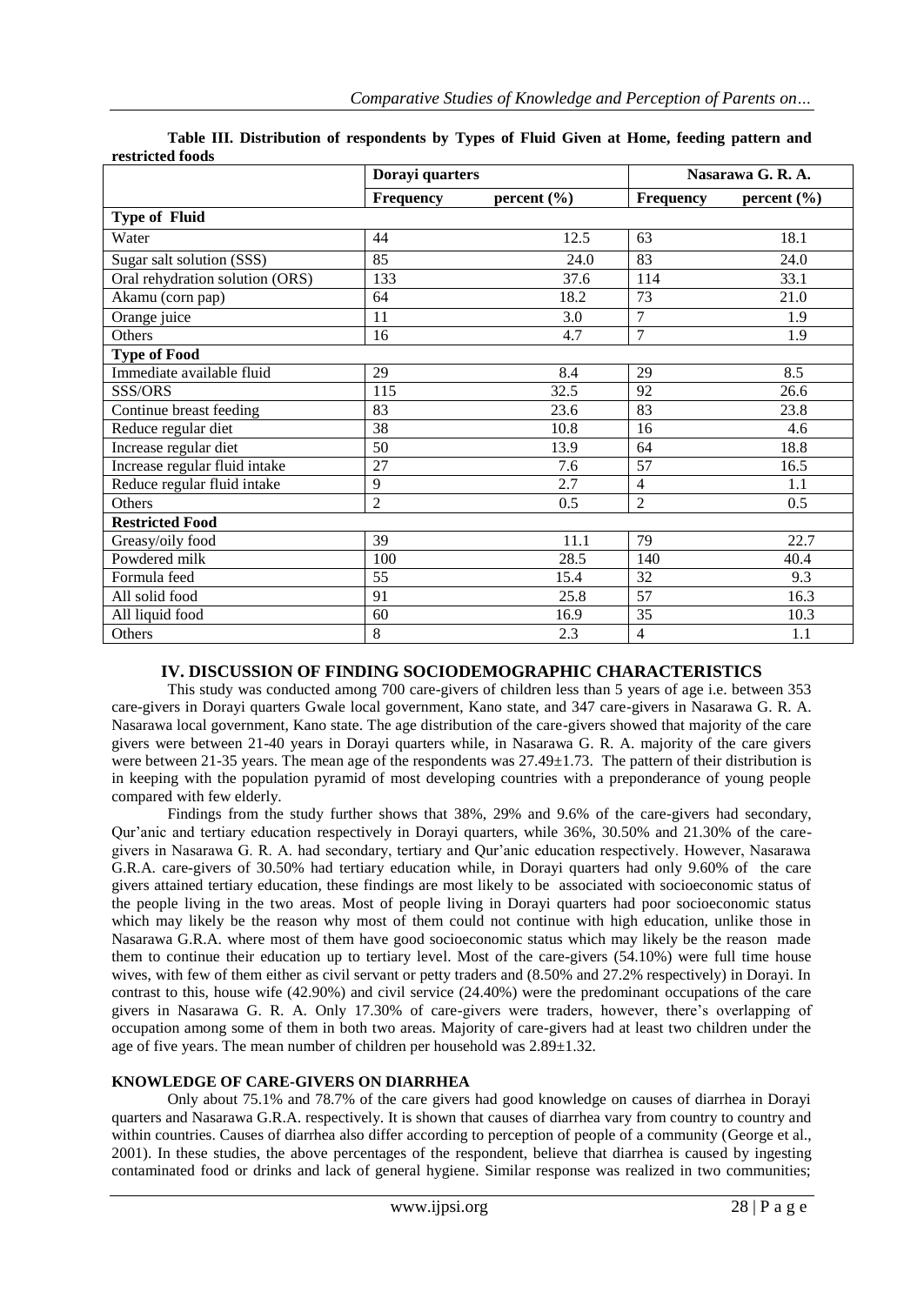Kanuri and Bura of Borno which share similar socio-demographic characteristics with the studies areas. Another study carried out in urban areas of Cross Rivers and Akwa-Ibom revealed that diarrhea is mainly caused by ingestion of contaminated food or drinks (Ikpatt and Young, 2001). About one-quarter of the care-givers believed that teeth eruption is the cause of childhood diarrhea. This was not the same in some part of eastern Nigeria and Somalia were teething was considered as a cause of diarrhea by only 2% of care givers (Ikpatt and Young, 2001). Lack of general hygiene was identified by one-sixth as the cause of childhood diarrhea. About one-eighth of the care givers believed that diarrhea has spiritual causes. Similar findings were seen among traditional healers of Borno (George et al., 2001). Perceptions of caregivers to the cause of the diseases play important role in managing a child with the diseases. For example, in Brazil, diarrhea perceived to be to be due to 'evil eye', may be treated ritually; diarrhea due to 'sunken fontanelle' may be treated by physical maneuvers; and diarrhea thought to be due to 'spirit intrusion' by negotiation with the spirit (Weis, 2009). In Cameroon, the traditional treatment was also based on perceived causes (Nkwi, 2009). Although no inquiries were makes on knowledge of biological causes of diarrhea in my studies. Several studies were made on identifying biological causes of diarrhea. In Enugu, private practitioners believed that viral infections were a common cause of childhood diarrhea (Okeke, 2006).Clinically based researches using extensive diagnostic tools, were able to identify causative agents in 60%-80% of cases (King et al., 2003)with viral agents constituted about 70% of the causative organism (Elizabeth, 2007).

# **HOME MANAGEMENT OF DIARRHEA**

The correct care of diarrheal disease begins at home (King, 2003). Optimal strategy for the home management of diarrhea in children includes correct fluid therapy, correct feeding therapy, and appropriate use of antibiotics. If these interventions would be applied universally 57% of mortality among children under five year would be prevented (Jones, 2006).

Of the 353 care-givers in Dorayi interviewed, almost half (56%) had good knowledge on SSS preparations. As well as Nasarawa 347 care-givers interviewed, 57.96% had knowledge on SSS preparations. Almost the two areas share same percentage. This may be related to health education given by NGOs through media, posters in the hospitals/clinics during antenatal, immunization visit. Not surprisingly, 83.40% of Yala community had good knowledge on SSS. This might be related to intensive campaign on diarrheal diseases and its management in Yala Local Government by UNICEF and other related bodies (Okoro, 2000). However the result is comparable with 21% of care-givers with good knowledge on SSS in a peri-urban community in Dominica Republic (McLennan, 2002). Most (24.0% in both) of the care-givers used SSS, while ORS and locally made corn pap (akamu) was used by (37.6% and 18.2%) and (33.1% and 21.0%) of the care-givers in Dorayi quarters and Nasarawa G. R. A. respectively.

Appropriate feeding is an essential component in management of child with diarrhea. The importance of breastfeeding during diarrhea has been amply highlighted (Okeke, 2006). In this study, continued breastfeeding was practiced by 23.6% and 23.8 of the care-givers in Dorayi quarters and Nasarawa G.R.A. respectively. For children on normal family diet, regular solid food and fluid intake was increased by (13.9%and18.4%) and (7.6% and 16.5%) of the care-givers respectively. Continuous breastfeeding was practiced by all mothers (100%) while continued feeding with solid food and increased fluid was given in 81.00% and 61.30% respectively, in Yala community (Okoro, 2000).

Other aspects of community management of childhood diarrheal disease, of particular concern are dietary restrictions, use of antibiotics and recognition of danger signs that necessitate seeking professional assistance outside home **(**McLennan, 2002).About (11.1% and 22.7%) and (28.5% and40.3%) of the studied care-givers, each restricted fatty/oily food and powdered milk respectively. Meanwhile about 15.4% and 9.3% of them restricted formula feed to their children.

There are also concerns about various remedies employed to treat diarrheal episodes. About a third (30.7% and 32.5%) of care-givers used drugs from pharmacy, 15.3% and 13.3% used herbal medicine, 20.8% and 23.1% used specially prepared food or drink, and 0.40% and 1.1% used other methods while 0.6% and 2.8% used nothing to treat diarrhea at home in Dorayi quarters and Nasarawa G.R.A. respectively. The popularity of antibiotics despite health promotion efforts to discourage their use except for specific conditions, such as shigella or cholera associated dysentery, is also of particular concern.

Another area of concern is the actions taken by care givers at home for a diarrheal episode. About one third (30.7% and 32.%) of the care-givers sought care from health professionals i.e. by visiting the nearest health center, (32.8% and29.5%) from chemist/pharmacy this might be related to availability of the heath center, because the study areas where located within the city, (15.3% and 13.3%) were given herbal medicine as the treatment of the diarrhea, (20.8% and 23.1%) of respondent uses special drinks that got from either from Imam or Pastor in form of holy water in both Dorayi quarters and Nasarawa G.R.A. respectively. Similarly a study in Mexico found that seeking treatment was not related to signs of dehydration, but in response to other characteristics such as duration of diarrhea.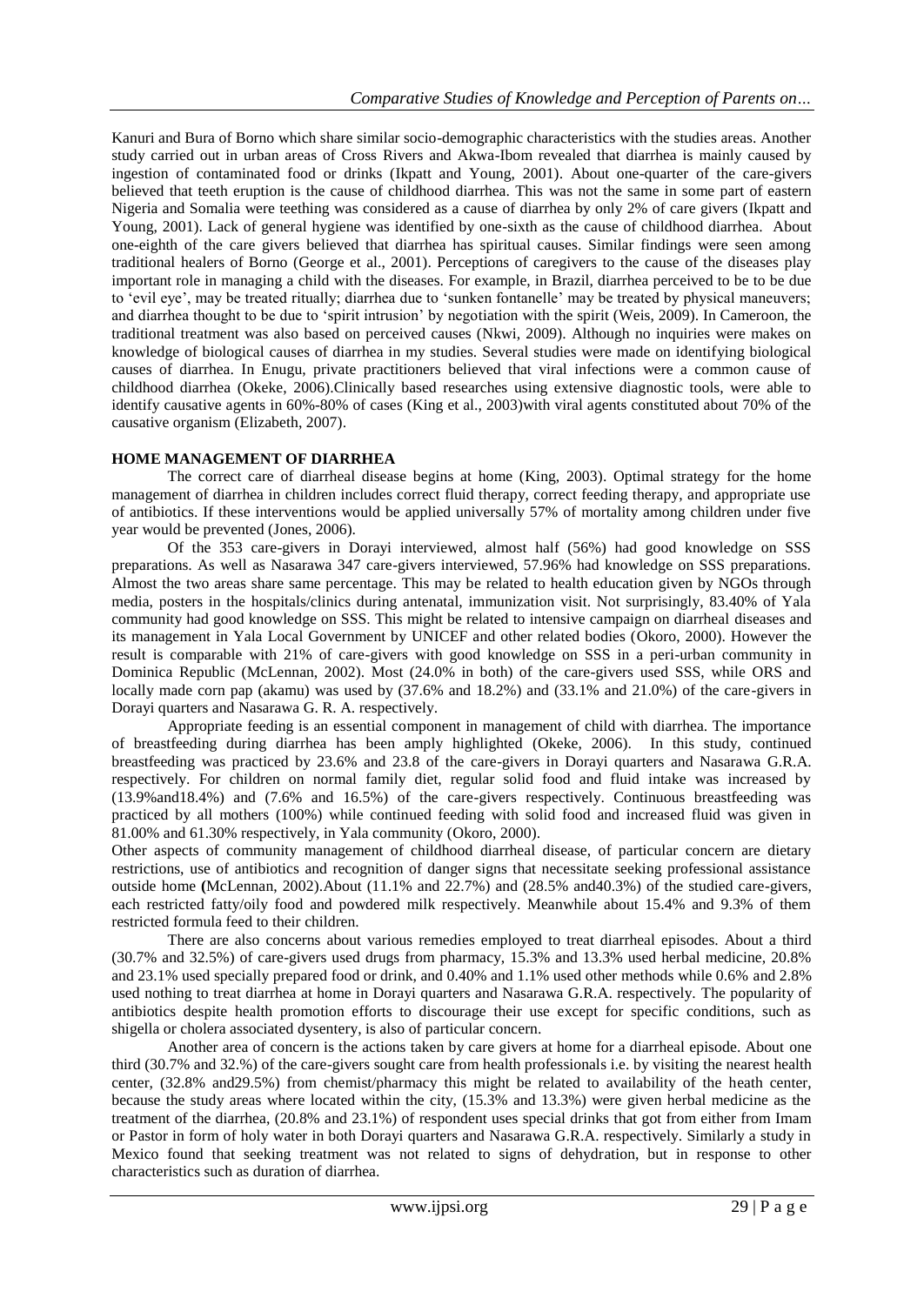# **V. CONCLUSION AND RECOMMENDATIONS**

From the results of this study, it is obvious majority of the parent had correct knowledge of management of diarrhea at home, and also the result shows that care givers of the study areas almost has equal knowledge and perception of causes and management of diarrheal diseases at home, despite reasonable demographic differences between the study areas on settlement, socio economic status, population and many more. There was high use rate of Oral Rehydration Salt (ORS) and locally made fluids in both study areas, however, the knowledge of Salt-Sugar Solution (SSS) preparation was satisfactory while its utilizations was not satisfactory, this may be associated with the availability of ORS and heath care centers. Continued breastfeeding and increased fluid intake during diarrhea was practiced by many care-givers, associated with high rates of dietary restriction during diarrhea and satisfactory attention given to clinical indicators as reasons for seeking professional treatment. However there was reported low use of both antibiotics and traditional medicine.

Based on the findings of this study, the following recommendations were made:

- I. There's need for Health education particularly on preventive aspect of childhood diarrhea.
- II. Emphasis should also be laid on improving early recognition, appropriate home care of childhood diarrhea and prompt reporting to health center targeted toward mothers as well as their spouses.
- III. Mothers need to be educated on limited role of antibiotics in most cases of diarrhea.
- IV. There's need to teach mothers on how to prepare SSS properly either at health centers as a group or individual and emphasis should be laid on its utilizations.
- V. Mothers should be encouraged to continue breastfeeding during diarrhea and to decrease the rate of dietary restrictions.
- VI. There is need to enhance the status of women especially in terms of equal access to education, training and economic empowerment to enabled them make prompt and appropriate actions on their child health problems, through appropriate uses of MDGs.

#### **REFERENCES**

- [1] Adams S.J, (2005). Vietnam's Health Care System: A Macroeconomic Perspective. The International Symposium on Health Care Systems in Asia,Hitotsubashi University, Tokyo.
- [2] Ahiadeke C, (2000). Breast-feeding, diarrhoea and sanitation as components of infant and child health: a study of large scale survey data from Ghana and Nigeria. *J BiosocSci*; 32(1):47-61.
- [3] Ahs JW, Wenjing T, Lofgren J, Forsberg BC (2010).Diarrhoeal Diseases in Low- and Middle-Income Countries.*Open Infectious Diseases Journal*; **4(123):** 113-124.
- [4] Black R, et al. Where and why are 10 million children dying every year? The Lancet 2003; 361:2226-2234.
- [5] Black R.E, Cousens S, Johnson HL, Lawn JE, Rudan I, Bassani DG, *et al.(* 2008). Child Health Epidemiology Reference Group of WHO and UNICEF. Global, regional, and national causes of child mortality in: a systematic analysis. Lancet.2010;375:1969- 87
- [6] Brown K.H (2003). Diarrhea and Malnutrition. JNutr.; 133 (1): 328S-332S.<br>[7] Bryce J, et al. (2003). Reducing child mortality: Can public health deliver?
- [7] Bryce J, et al. (2003). Reducing child mortality: Can public health deliver? The Lancet Jou;362(9378):159-164.<br>[8] Child Survival in Nigeria (2002): Situation, Response, and Prospects Key Issues. POLICY Project/Nigeria
- [8] Child Survival in Nigeria (2002): Situation, Response, and Prospects Key Issues. POLICY Project/Nigeria.October.
- [9] Community -IMCI: Key Practices. UNICEF, 2003[.www.unicef.org](http://www.unicef.org/)
- [10] Curtis, V., L. Danquah and R. Aunger (2009). 'Habitual, Motivated and Planned Hand washing: A review of formative research from 11 countries, Health Education.
- [11] Elizabeth J E. Acute gastroenteritis in children .medi-link j Jan 2007;8(68):32-36.
- [12] Etiler N, Velipasaoglu S, Aktekin M (2004). Risk factors for overall and persistent diarrhea in infancy in Antalya, Turkey. Public Health; 118 (1): 62-9.
- [13] Federal Ministry of Information, Kano 2014.
- [14] Farthing M. et al, 2008 World Gastroenterology Organisation practice guideline: programme on reduction in rate of childhood diarrhoea in northeast Brazil: assessment by two cohort studies.*Lancet* 2007; **370:** 1622-1628.
- [15] George OK, John OI, Babantunji AO. Perception of land management practices for diarrheal diseases by traditional healers in Northeastern Nigeria. J Health Popul Nutr June 2001;19 (suppl 12):91-99.
- [16] Getso R.A. (2005). Some Impact of Human Activities on Vegetation in Parts of Gwarzo Local Government.Dept. of Geog; Bayero University, Kano. (unpublished thesis submitted to Geography Department, B.U.K.).
- [17] Green S, Small J, Casman A (2009). Determinants of National Diarrhoeal Disease Burden. *Environmental Science & Technology*;**43(4):** 123-131.
- [18] <http://www.en.wikipedia.org/wiki/Gwale> (accessed on 22/03/2014).
- [19] <http://www.en.wikipedia.org/wiki/Nasarawa>(accessed on 22/03/2014).<br>[20] http://www.en.wikipedia.org/wiki/Nasarawa (accessed on 22/03/2014).
- [20] Institute of One World Health (2000).Diarrheal disease Fact Sheet. Available from UR[Lhttp://www.oneworldhealth.org](http://www.oneworldhealth.org/) accessed on 17/03/2014.
- [21] Jennifer B, Cynthia BP, Kenji S Robert E B. (2005). The WHO Child Health Epidemiology Reference Group The Lancet;365, issue 9465:1147-1152.
- [22] Jensen PK, Jayasinghe G, van der Hoek W, Cairncross S, Dalsgaard A. (2004). Is there an association between bacteriological drinking water quality and childhood diarrhea in developing countries? Trop Med. Int Health; 9 (11): 1210–15
- [23] Jones G, Schultink W, Babille M (2006). Child Survival in India. Indian J Pediatr;73:479-486
- King CK Glass R, Bresee JS Duggan C (2003).Managing Acute Gastroenteritis in children.Center for Disease and Prevention. MMWR Recomm Rep; 52(16):1-16.
- [25] Kosek M, Bern C, Guerrant RL. The magnitude of the global burden of dirrhoeal disease from studies published 1992-2000. *Bulletin of WHO* 2003; **81**: 197-204.
- [26] McLennan JD (2002). Home Management of Childhood Diarrhoea in a Poor Periurban Community inDominican Republic.*J Health PopulNutr*;20(3):245-254